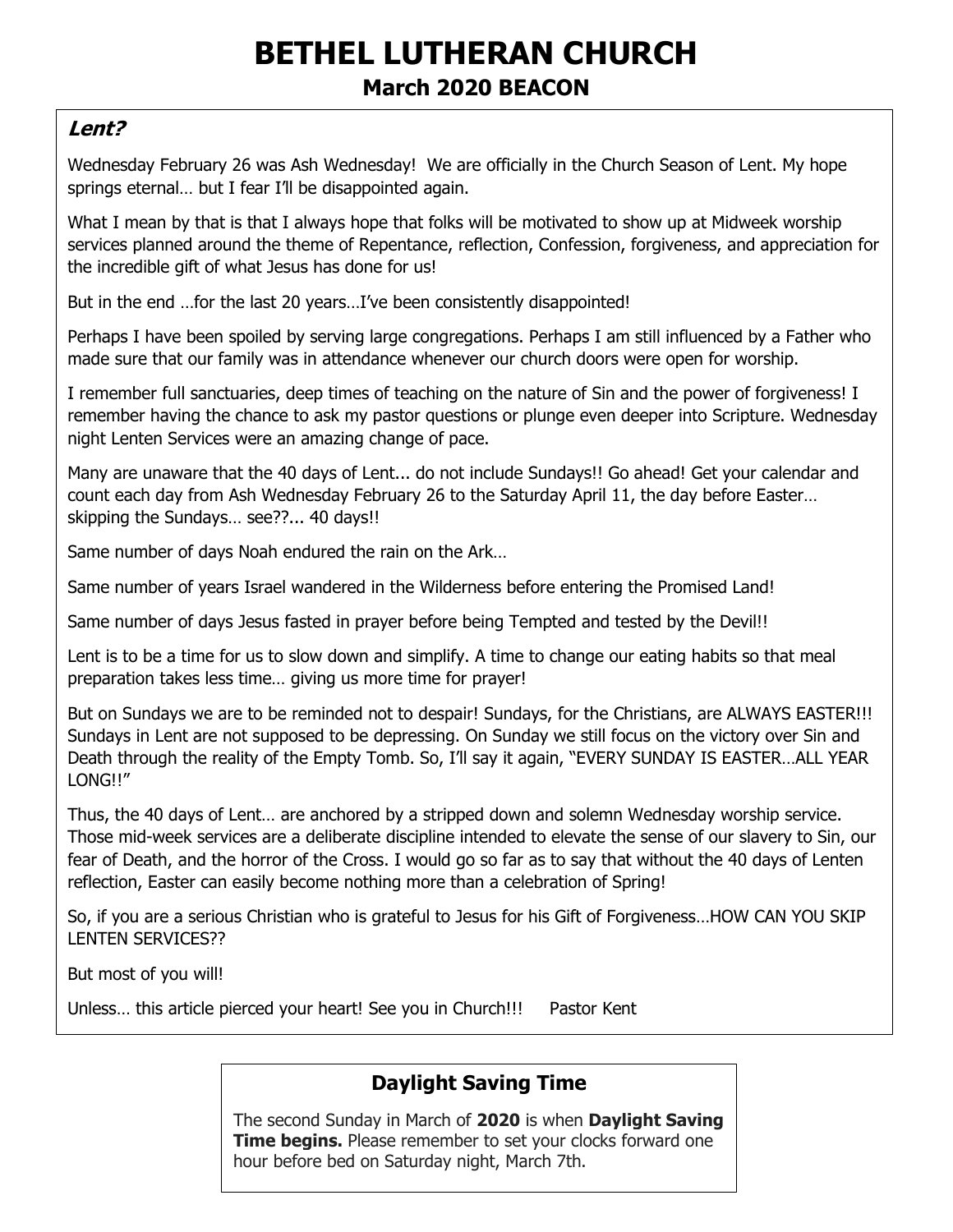# **February 16, 2020 Church Council Minutes**

(to be reviewed at the March Council meeting)

**Present**: Allen Redman, JoAnne Schwarz, Jeff Jacobson, Sherry Brouwer, Dale Krohn, Jeff Johnson, Greg Carolus, Pastor Wallace

**Call to order** by President Allen Redman "In the Name of the Father, the Son and the Holy Spirit. Amen."

**Election of Officers**: Jeff Jacobson volunteered to be the Recording Secretary. Motion made, second, and approved to nominate Allen Redman as President of the Congregation and Dale Krohn as Vice President.

**Approval of the Agenda**: Motion made, second & approved.

**Approval of the January Minutes**: Correction made in the January minutes. The council decided during the January meeting that the President of the Congregation and the Pastor would make the final decision on cancellation or postponement of Sunday services. Motion made, second & approved.

**Approval of the Treasurer Report:** Motion made, second & approved.

**Pastors Report:** Pastor Wallace summarized his progress in the first six months of his ministry at Bethel. Pastor Wallace also noted that he has completed first time visitations and has gotten more acquainted with members of the congregation. A discussion was had about current confirmation students not attending church, unless they are acolyting. The Pastor was aware of the issue.

#### **Ministry Team Reports**: **Liaisons appointed.**

- 1. Children & Youth: Marilyn Ingalls
- 2. Outreach & Fellowship: Dale Krohn, Kyle Rice
- 3. Property Committee: Greg Carolus, Jeff Johnson
- 4. Worship & Music Ministry Team: JoAnne Schwarz
- 5. Social Concerns: Sherry Brouwer
- 6. Mission/Benevolence Ministry Team: Jeff Jacobson, Allen Redman

**Correspondence/Bill Approval**: Approved payment to the Parkersburg quilters for batting.

### **Old Business**:

1. CD Player - Tabled. Dale and Michelle Krohn will be working with Sharleen Hubbard to make this purchase as soon as individuals can get together.

### **New Business**:

- 1. Ash Wednesday Soup Supper Motion made, second, and approved to not have the Ash Wednesday Soup Supper. Ash Wednesday Services will be held at 7:30 P.M. with Choir Practice at 6:15 P.M.
- 2. Lenten Service Motion made, second, and approved to have Wednesday night Lenten Services at 7:30 P.M. and Choir at 6:15 P.M. Confirmation classes will not be held during Lent.
- 3. Tuckpointing funding A discussion was held about fundraising to pay for the upcoming tuckpointing of the church. It was decided to emulate the fundraising committee from 2013, when we raised approximately \$35,000.00 to pay off a loan. It is expected to cost approximately \$31,000.00 to pay for the current improvements. Jeff Jacobson and Kyle Rice will chair the committee.

Closing Prayers/The Lord's Prayer

Submitted by Jeff Jacobson, Recording Secretary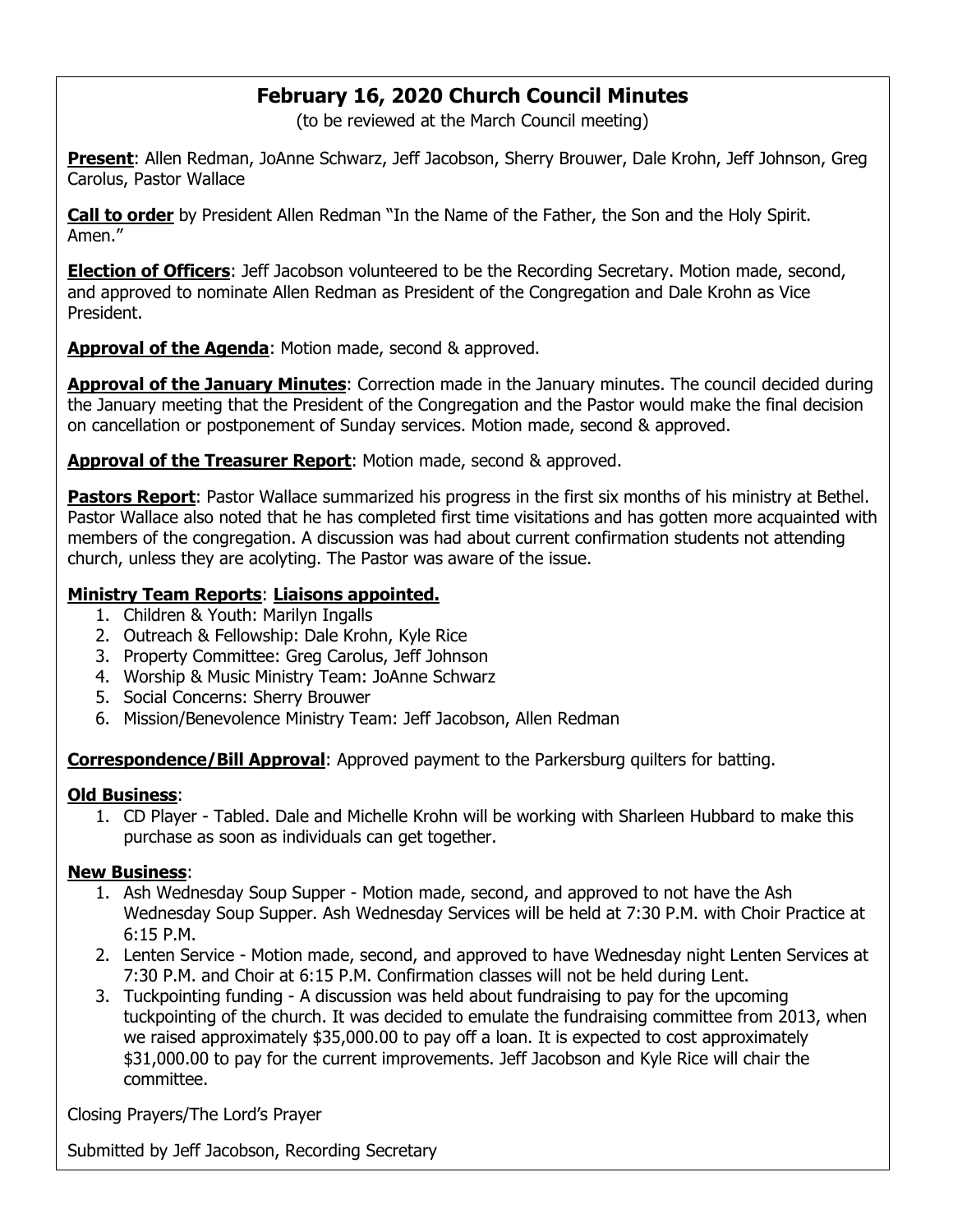## **Superheroes for Jesus? … OR: The Faith to ….. DREAM BIG!**

#### **Merriam-Webster**

Faith: allegiance to duty or a person: Loyalty, fidelity to one's promises, sincerity of intentions, acted in good faith, belief and trust in and loyalty to God. Belief in the traditional doctrines of a religion, firm belief in something for which there is no proof, complete trust.

#### **Bible**

Faith: Hebrews 11:1 (Living Bible) What is faith? It is the confident assurance that something we want is going to happen. It is the certainty that what we hope for is waiting for us, even though we cannot see it up ahead.

In a child's mind, he/she can become a superhero with just the donning of a cape and a mask. Dreaming is natural to a child. Nothing is out of reach. Faith is unquestionable. Believing in the supernatural, believing anything is possible is the way their mind processes. If they can imagine it, it can happen! They want to 'be' like their heroes! And their first heroes are their parents. They will develop the attitude we portray to them about everything.

A childlike faith is absolutely necessary for living in the kingdom of God. The Pharisees had complicated their faith with elaborate answers to simple questions. The "Rich Young Man" was trying to bargain with God in order to hoard his wealth. In this world of scheming and rationalizing, children approached Jesus with pure and simple faith.

If God's kingdom were about religion and rules, Jesus would have told the children, **"SEE… This is a Pharisee! … Pharisees like many rules… Pharisees are like actors who put on a show… Be like a Pharisee."**

Instead, the Pharisees are told to become like the children!

The more we complicate our faith, the greater the danger that we will become legalistic and hypocritical like the Pharisees. The greater our wealth and position, the greater the danger that we will make idols of these things instead of following Jesus. There is no other way to live and thrive in God's kingdom than with a childlike faith in Jesus.

#### **Mark 10:**

13 And they were bringing children to him that he might touch them, and the disciples rebuked them. 14 But when Jesus saw it, he was indignant and said to them, "Let the children come to me; do not hinder them, for to such belongs the kingdom of God. 15 Truly, I say to you, whoever does not receive the kingdom of God like a child shall not enter it." 16 And he took them in his arms and blessed them, laying his hands on them.

Sign up to visit Sunday School one Sunday, and be blessed like Jesus was!

Rebecca Wallace, Sunday School Director

## **Quilting**

In the 2 months we have been quilting, we completed 58 and gave quilts to Cedar Valley Hospice of Waverly, Friends of the Family, Timothy Christian School Auction and one to Social Concerns for a total of 28 quilts.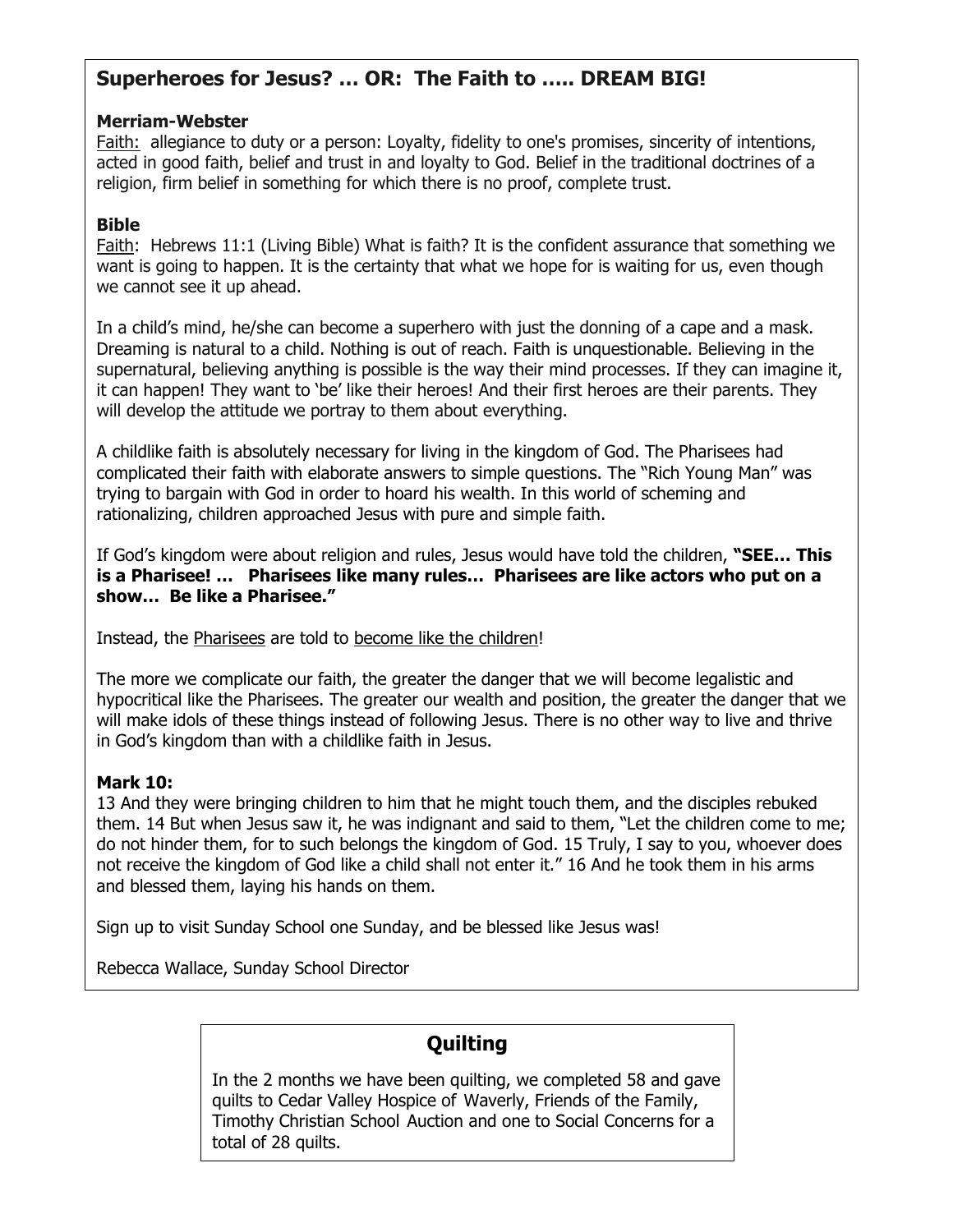# **Worship Assistant Schedule for March--Worship Service 9:00 am**

|                    | March 1                          | March 8                     | March 15                  | <b>March 22</b>                         | <b>March 29</b>                  |  |  |  |
|--------------------|----------------------------------|-----------------------------|---------------------------|-----------------------------------------|----------------------------------|--|--|--|
| <b>USHERS</b>      | Larry & Carol Chapman            |                             |                           |                                         |                                  |  |  |  |
| ORGANISTS/PIANISTS | Janet Mennen/Sharleen Hubbard    |                             |                           |                                         |                                  |  |  |  |
| <b>ALTAR GUILD</b> | Rachael Redman                   |                             |                           |                                         |                                  |  |  |  |
| <b>GREETERS</b>    | Terry & Darla<br><b>Drewelow</b> | Dennis & Karol<br>Ellermann | Henry & Janice<br>Gerloff | Carol Warneka<br><b>Shirley Cassady</b> | Steve & Sherry<br><b>Brouwer</b> |  |  |  |
| <b>LECTORS</b>     | Darla Drewelow                   | Lee Rients                  | Candy Krohn               | Dave Hubbard                            | Steve Brouwer                    |  |  |  |
| <b>LITURGISTS</b>  | Sharleen Hubbard                 | <b>WOV</b>                  | Dale Krohn                | JoAnne Schwarz                          | Hymn Sing                        |  |  |  |
| <b>ACOLYTES</b>    | Corryn Mann                      | Ava Mann                    | Eliza Buss                | Gavin Bernard                           | Evan Palmer                      |  |  |  |
| <b>COMMUNION</b>   | Sherry Brouwer                   |                             | Sherry Brouwer            |                                         |                                  |  |  |  |
| <b>ASSISTANTS</b>  | Allen Redman                     |                             | Allen Redman              |                                         |                                  |  |  |  |

### **February Summary of Attendance and Financial Contributions**

|                             | Attendance                   | Bene./Mission | Current    | Parsonage<br>Improvements |  |  |
|-----------------------------|------------------------------|---------------|------------|---------------------------|--|--|
| <b>Sunday, February 2</b>   | 55                           | \$139.05      | \$1,633.71 | \$0.00                    |  |  |
| <b>Sunday, February 9</b>   | NO CHURCH DUE TO ICY WEATHER |               |            |                           |  |  |
| <b>Sunday, February 16</b>  | 62                           | 208.30        | \$3,124.70 | \$0.00                    |  |  |
| <b>Sunday, February 23</b>  | 66                           | \$188.40      | \$2,515.60 | \$0.00                    |  |  |
| Ash Wednesday, February 26  | 34                           | \$16.94       | \$214.44   | \$0.00                    |  |  |
| January 1-February 26, 2020 | \$1,040.47                   | \$14,030.52   | \$250.00   |                           |  |  |

## **Organized Prayer for Bethel Families**

**Week of March 1** – Brad & Lindey (Buss) Hedrick & family; Greg & Blake Carolus; Sam & Ami Cordes & family; Shirley Cassady; Larry & Carol Chapman

**Week of March 8** – Jeff & Angie Church; Zach Church; Brandon & Dara Dietz; Pam Dohrn; Lane & Eisha Luhring; Randy & Connie Luhring, Chelsie & Cameron; Vada Luhring

**Week of March 15** – Jim & Eileen Lupkes; Tom & Sara Mann, Ava & Corryn; Josh & Nora (Mann) Balvanz; James & Sara Deike & family; Lance & Kim Marlette, Kaitlin & Erica

**Week of March 22** – Terry & Janet Mennen; Sandi Shepard; Bruce & Cindy Simon; Kyle Simon; Aaron & Lori Simon, Jack & Max

**Week of March 29** – Dale & Jan Stearns; Rex & Hope Tomkins, Desiree & Blake; Terry & Darla Drewelow

### **March Birthdays**

- 5 Jim Lupkes
- 6 Abigail (Knock) Hamilton
- 7 Ben Frieling
- 7 Ruth Zacharias
- 11 Ian Muller
- 20 Dennis Gerloff
- 20 Cindy Simon
- 26 Carol Chapman
- 27 Lee Aalfs
- 28 Harvey Peters
- 31 Michelle Rients